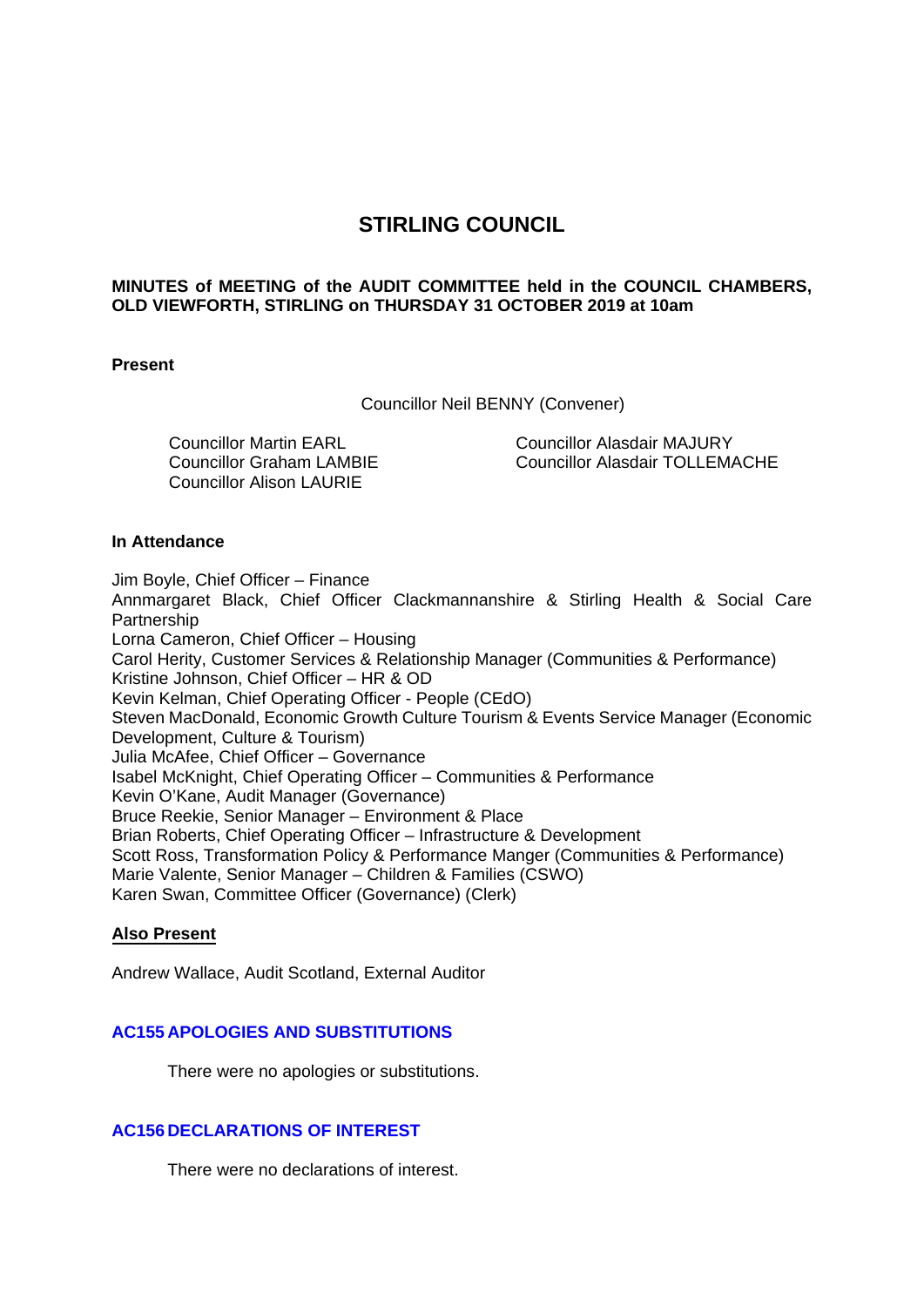#### **AC157 URGENT BUSINESS BROUGHT FORWARD BY THE CONVENER**

There were no items of urgent business.

### **AC158 MINUTES – AUDIT COMMITTEE – 29 AUGUST 2019**

#### **Decision**

The Audit Committee agreed to approve the Minutes of Meeting held on 29 August 2019 as an accurate record of proceedings, with a minor amendment at AC154 last paragraph to "although could not compel Elected members to attend."

#### **AC159 ROLLING ACTION LOG**

The Rolling Action Log was submitted for review.

#### **Decision**

The Audit Committee agreed to note the Rolling Action Log.

The Committee also agreed that in respect to AC152 – Stirling Council Earmarked Reserves as at 31 March 2019, the Chief Officer – Finance would confirm to Corporate Management Team, Services and Committee Officers details of which Earmarked Reserves and their particular terms of reporting to relevant parent Committees.

### **AC160 LOCAL GOVERNMENT BENCHMARKING FRAMEWORK: 2017-18 PERFORMANCE INFORMATION**

The Chief Operating Officer – Communities & Performance submitted a report that presented the annual Local Government Benchmarking Framework (LGBF) performance indicators for the period 2017-2018.

The LGBF was a comparative benchmarking framework for use by all 32 Scottish Councils that provided a set of indicators that covered a range of service areas with an emphasis on costs, outcomes for service users and customer satisfaction.

In response to Members' questions, the Senior Manager – Environment & Place confirmed that a great deal of work had been completed and would continue in respect to Waste collection. He also confirmed that a Waste collection framework was due for submission to the Meeting of Environment & Housing Committee on 14 November 2019, with a full plan being submitted in April 2020 to the same committee.

The Senior Manager – Environment & Place also addressed Members' concerns that road maintenance was recorded within quartile 4 of the results and advised that a three year programme, which was on active consultation, would address the results of the LGBF report.

Following a lengthy discussion, the Committee agreed that future performance indicator reports for each committee would include the relevant LGBF indicators detailed at Paragraph 2.2 of the submitted report and they would be recorded on each Committee Rolling Action log.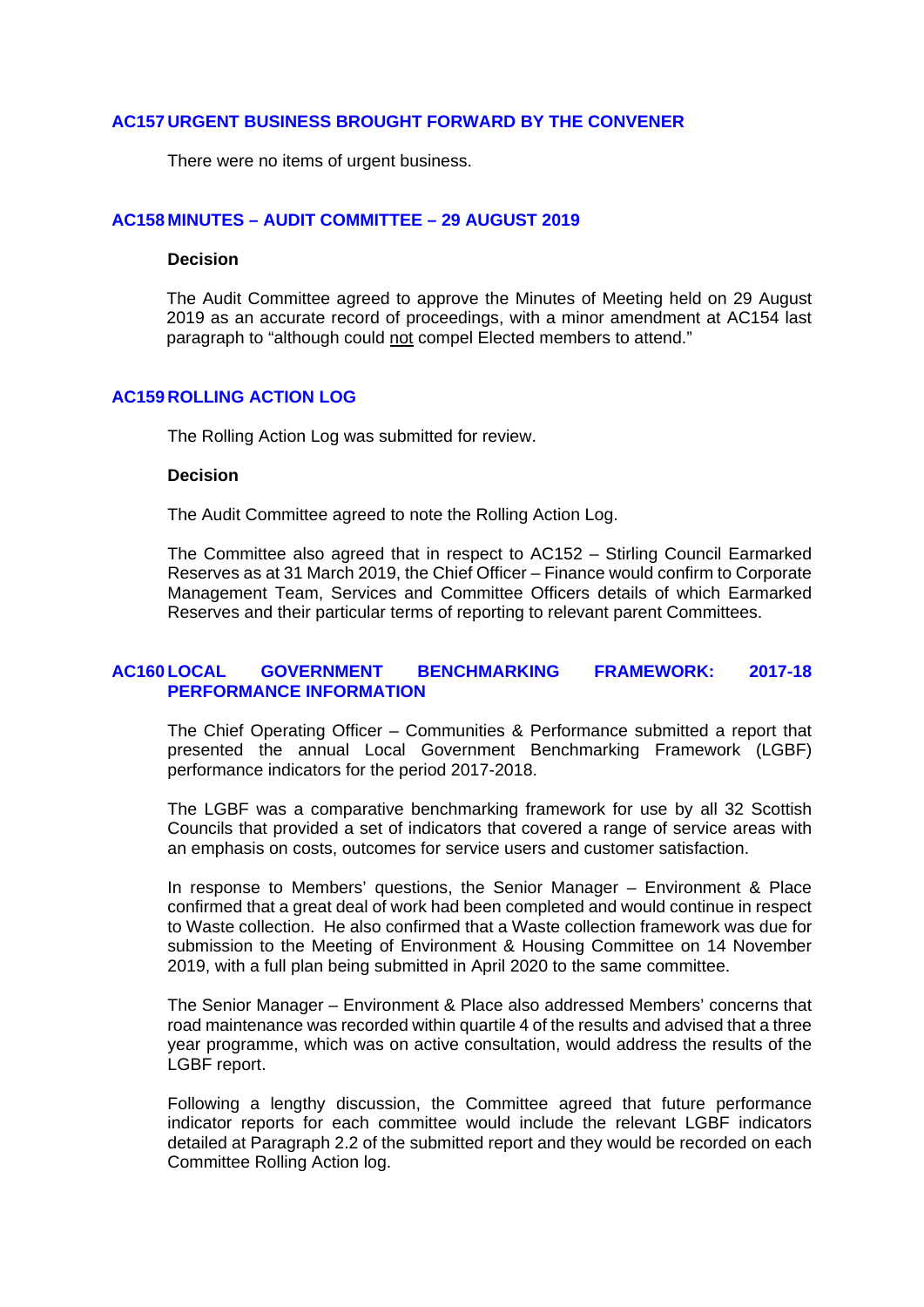#### **Decision**

The Audit Committee agreed to:

- 1. note the tables listing the Local Government Benchmarking Framework (LGBF) indicators that fall within Quartiles 1 and 2 at section 2.1 and 2.2 of the submitted report.
- 2. note the performance of reported Local Government Benchmarking (LGBF) indicators for 2017-18 that fall within Quartiles 1 (i.e. ranked 1-8), which was included as Appendix 1 to the submitted report; and
- 3. note the performance of reported Local Government Benchmarking Framework (LGBF) indicators for 2017-18 that fall within Quartiles 4 (i.e. ranked 25-32), which was included as Appendix 1 to the submitted report.

(Reference: Report by Chief Operating Officer – Communities & Performance dated 22 October 2019, submitted)

### **AC161 RISK MANAGEMENT**

A report submitted by the Chief Officer – HR & OD detailed the Strategic Risk Register, which enabled the Audit Committee Members to examine the Significant Risks facing the Council and the Risk Treatments put in place to reduce the risks.

The Strategic Risk Register contained 17 risks all of which were currently being treated.

In response to a Member's question, the Chief Officer – Governance confirmed that training and awareness for SR11 "Information Security - We may fail to adequately protect information" was ongoing training due to the nature of data protection.

The Convener adjourned the Meeting at 10.55am.

The Meeting was reconvened at 11.05am with All Elected Members, previously noted, present.

The Senior Manager – Environment & Place responded to a Members' question that SR20 "Failure to suitably address the deterioration of the road network due to lack of long term investment in carriageways "would be updated to reflect that both the 3 year investment programme for the road networks and community engagement on the programme would be included within the risk.

He also agreed that SR20 would include the risk in respect to Utility repairs.

Following a lengthy discussion on SR19 " Health & Social Care Partnership – fails to deliver services within agreed budget, specification or timescale", the Audit Committee requested that the Adult Social Care Panel meet, due to time elapsed since the last Panel meeting, to discuss the concerns over the lack of Directions issued by the Integration Joint Board.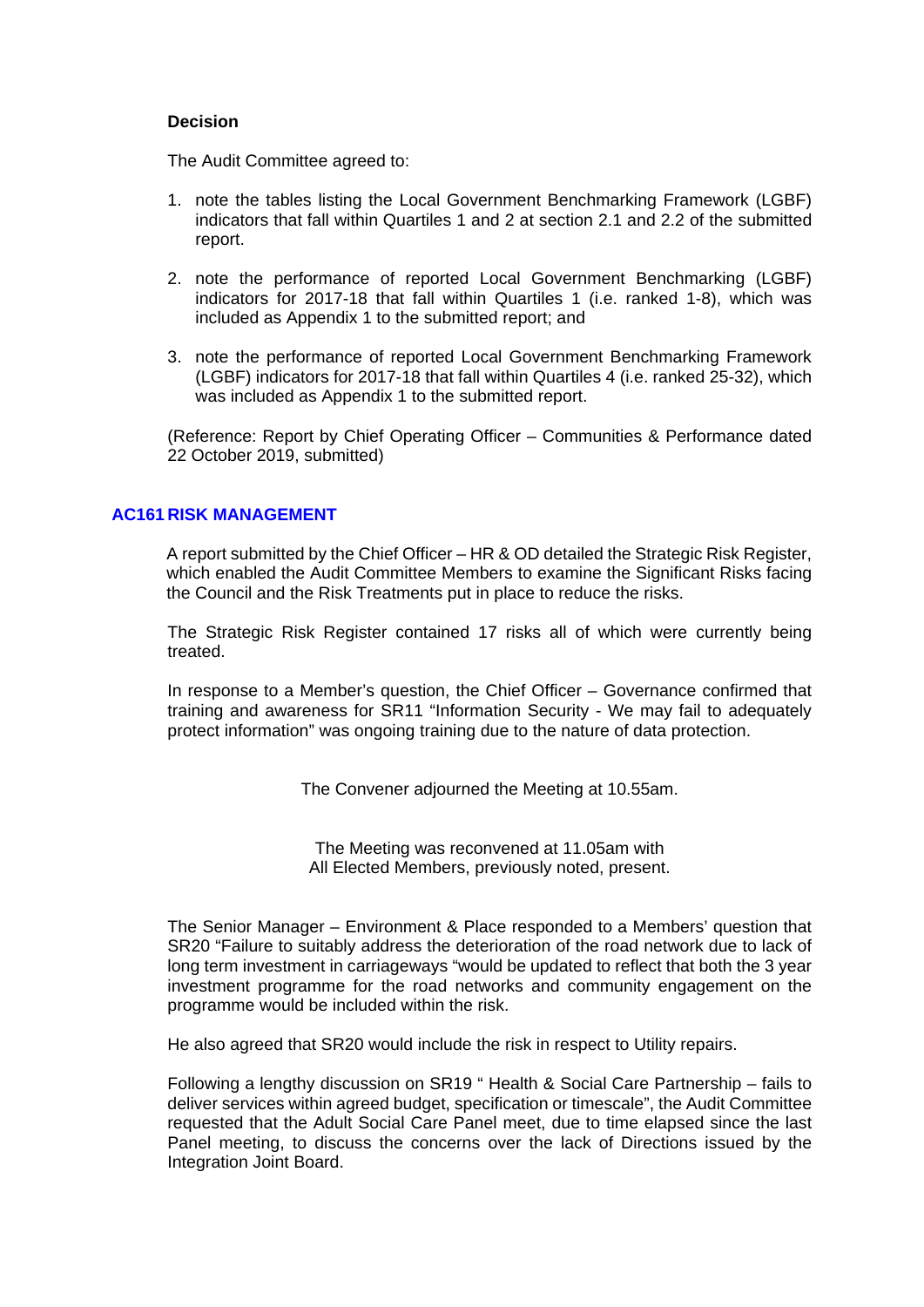The Committee also requested that SR09 "The Council may fail to reduce its carbon emissions, adapt to climate change and act sustainably" would be required to be reviewed in light of a Motion adopted at the Meeting of Stirling Council on 3 October 2019 (Climate Change). Audit Committee stipulated that the Corporate Management Team should be present during consideration of the Risk Management report, to address any relevant questions.

# **Decision**

The Audit Committee agreed to:

- 1. note the risks within the Strategic Risk Register with specific attention to the scoring; and
- 2. note the strategic risks updates highlighted in paragraph 2.1 and the service risk register status update in paragraph 2.3 of the submitted report.

(Reference: Report by Chief Officer – HR & OD dated 8 October 2019, submitted)

# **AC162 INTERNAL AUDIT PROGRESS REPORT**

The Chief Officer – Governance submitted a report that presented the Audit Committee with an update on progress made against the Internal Audit Risk Assessment & Plan 2019/20 (including work brought forward from 2018/19 for completion) and detailed Internal Audit reports issued since the previous meeting of the Committee on 29 August 2019. Those reports were attached at Appendix 2 for consideration.

The report also provided an update on the next external quality assessment of Council's Internal Audit function, which was due by 2023.

Two Internal Audit Summary reports were attached at Appendix 2 to the submitted report.

The Audit Plan Position Statement was attached at Appendix 3.

### **(a) PECOS Easybuy**

The review considered the application of approved Council policy and operational processes for delivery of the range of services provided under the Council's Purchase to Pay (P2P) Policy. The specific objectives of the review were to consider:

- the deliverables and outcomes anticipated from the Council-wide implementation of the 'Easybuy' system, as set out in the P2P Strategy published in 2016;
- progress made on the implementation of the system, and any significant gaps or shortfalls in expected progress;
- any challenges experienced by Strategic Commissioning & Customer Development team and Services in managing the transition to Easybuy (e.g. in user specification; training and support; communication; migration from legacy systems and processes and the use of Easybuy in practice);
- any key deliverables and outcomes still to be completed, and plans in place to enable the Strategic Commissioning & Customer Development team and Services to achieve these; and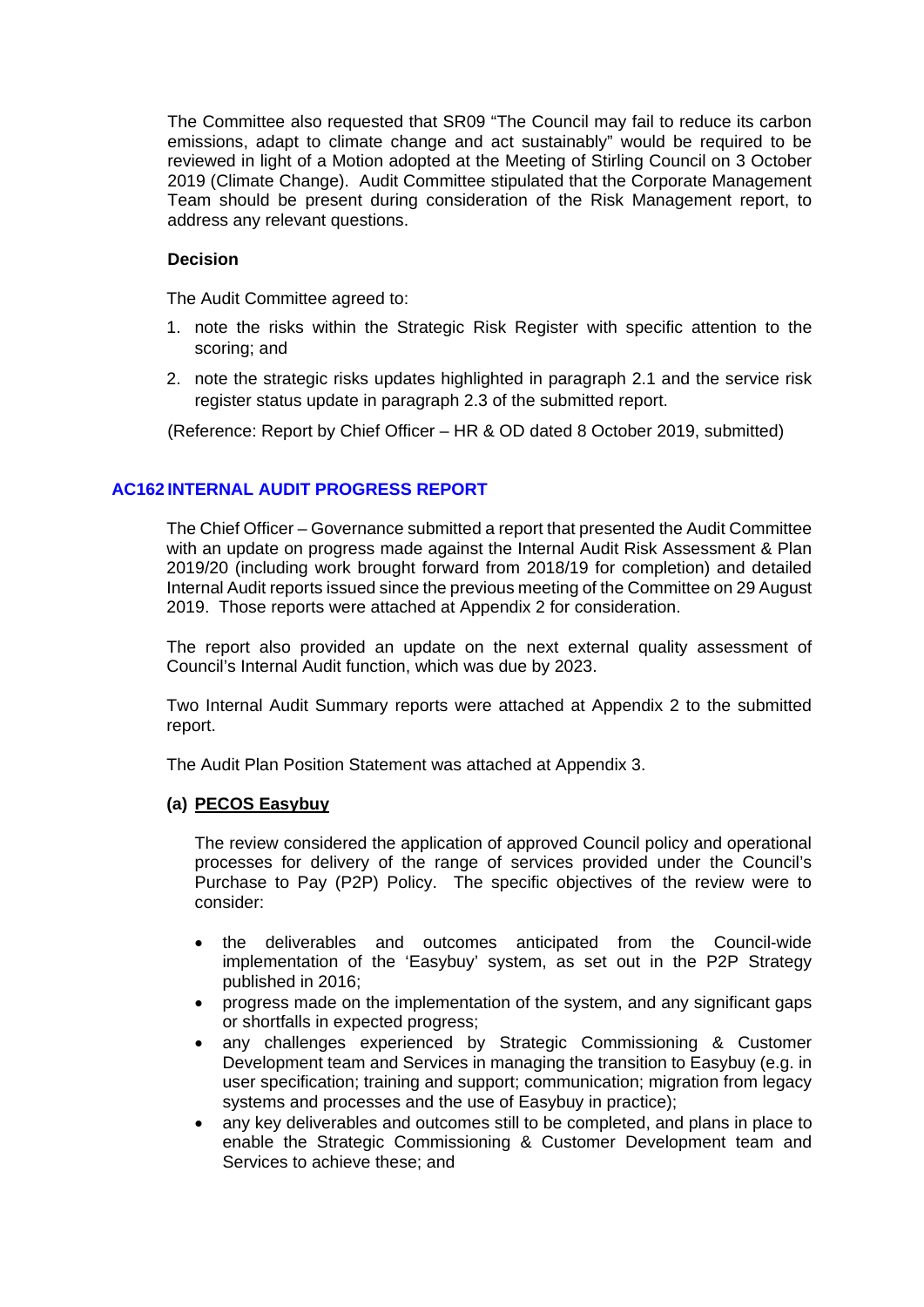whether progress made the Council-wide implementation of the system, and its anticipated benefits, continue to be properly identified, monitored and reported.

Two Medium and two Low risk actions were identified.

The Audit Opinion was that substantial assurance could be given in relation to the implementation and roll-out of standardised 'Purchase to Pay' processes and the 'Easybuy' system as a key element of Council's arrangements for the management and control of the 'Purchase to Pay' cycle.

### **(b) Economic Strategy**

The scope of the review covered Council's arrangements in place in relation to the Council's Economic Strategy.

The specific objectives of the review were to consider whether:

- the Economic Strategy reflects the Council's priorities, and outcomes aligned with the achievement of the other supporting plans (specifically) the Stirling Tourism and Events Development 2018 – 2023 and the Stirling Rural Development Action Plan 2017-22;
- the strategy links to the Council's strategic risk register requirement for the Council to make adequate provisions for leaving the EU;
- the Council's arrangements for implementing the key elements of the Economic Strategy were adequate and effective; and
- the reporting arrangements for managing performance in relation to the strategy were adequate and effective.

Six Medium, one Low risk and three Advisory actions were identified.

The Audit Opinion was that substantial assurance could be given that the arrangements in relation to the Council's Economic Strategy were robust and were operating effectively.

# **Decision**

The Audit Committee agreed to:

- 1. note the findings, risks, recommendations and statements of assurance set out in the Internal Audit reports at Appendix 2 to the submitted report;
- 2. note progress made on the Internal Audit Risk Assessment & Plan 2019/20, as set out in the Position Statement at Appendix 3 to the submitted report; and
- 3. note the updated information, at paragraphs 2.9 and 2.10, concerning the Council's participation in reciprocal arrangements for the external quality assessment of the Internal Audit functions, as approved in principle at the meeting of the Audit Committee on 30 August 2018.

(Reference: Report by Chief Officer – Governance dated 23 October 2019, submitted)

# **AC163 INTERNAL AUDIT – ACTION TRACKING UPDATE**

A report submitted by Chief Officer- Governance detailed the Internal Audit reports that contained agreed actions for improvements to controls, systems and processes, for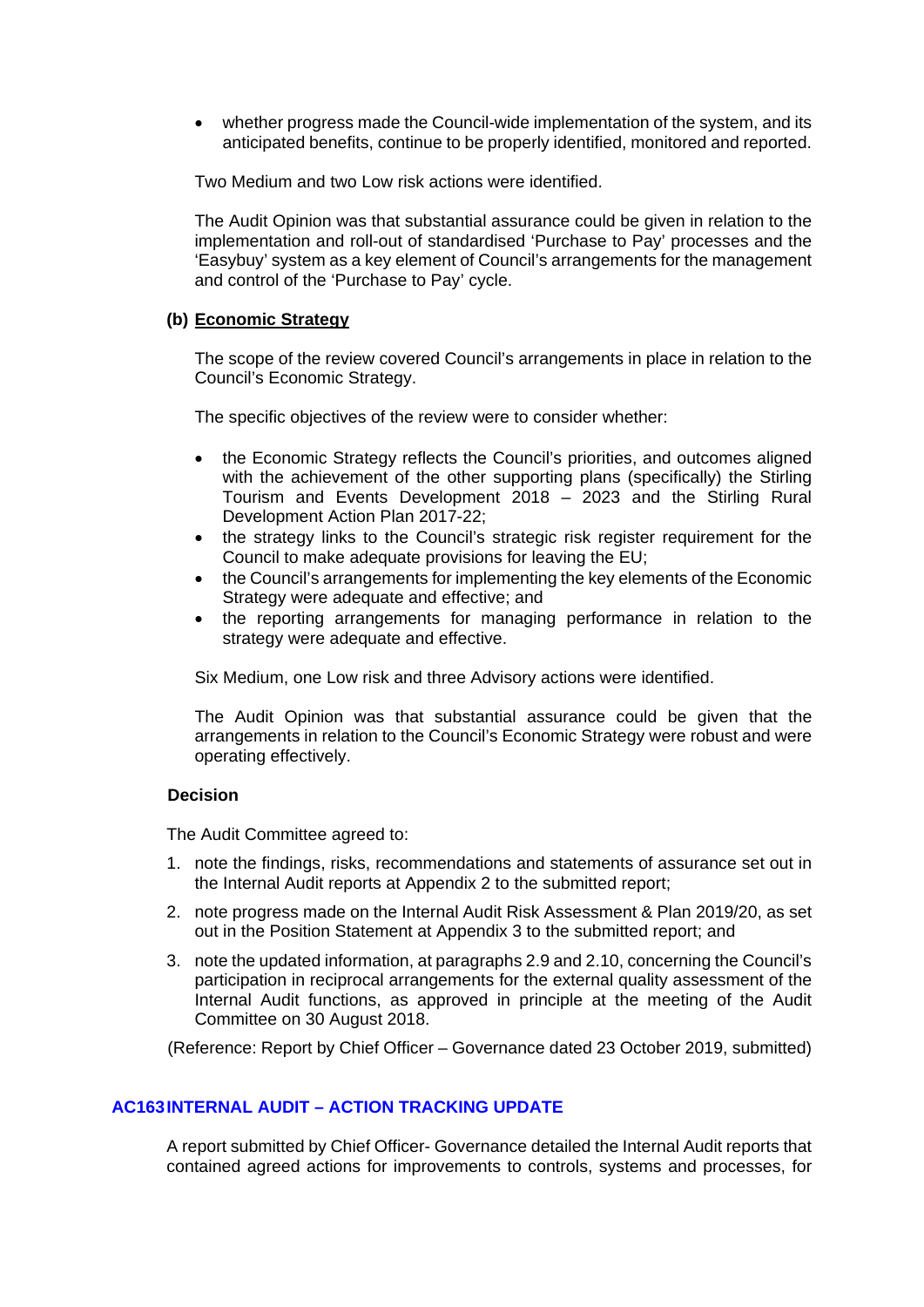implementation by Services. These were summarised in Action Plans within each report. Internal Audit monitors and reports on the implementation of agreed actions across all audit reviews.

The report attached at Appendix 1 to the submitted report identified the progress made by services in implementing actions that had a target date of 30 September 2019 or earlier, based on responses received as at 8 October 2019.

The report attached at Appendix 2 to the submitted report listed all outstanding 'high priority' actions that, as at 8 October 2019, had not been completed in line with their original target dates.

### **Decision**

The Audit Committee agreed to:

- 1. note the Action Tracking report at Appendix 1 to the submitted report that highlighted that there were 34 Internal Audit reports with actions that were outstanding. There were no actions that were overdue in terms of their current target dates, based on information provided to Internal Audit as at 8 October 2019; and
- 2. note the report at Appendix 2 to the submitted report which provided details of the 15 'high priority' actions that were overdue in terms of their original target dates, including Services' explanations for slippage.

(Reference: Report by Chief Officer – Governance dated 23 October 2019, submitted)

# **AC164FRAUD & IRREGULARITIES REPORT**

The Chief Officer – Governance submitted a report that provided the Audit Committee with information on Counter Fraud activity and reports of theft, fraud and other financial irregularities in the year to 14 October 2019 with an analysis of progress to date on the current National Fraud Initiative (NFI) data matching exercise.

The National Fraud Initiative (NFI) in Scotland was a counter-fraud exercise led by Audit Scotland, and overseen by the Cabinet Office for the UK. It used computerised techniques to compare information about individuals held by different public bodies and on different financial systems that might suggest the existence of fraud or error.

The Internal Audit Manager advised Committee that the one incident of Theft/Loss of Assets within Appendix 1 to the submitted report should have been aligned to Housing and not Infrastructure.

The Committee thanked the Internal Audit Manager and his team for their good work.

### **Decision**

The Audit Committee agreed to:

1. note the Irregularities report attached at Appendix 1 to the submitted report, and additional information in paragraph 2.1;